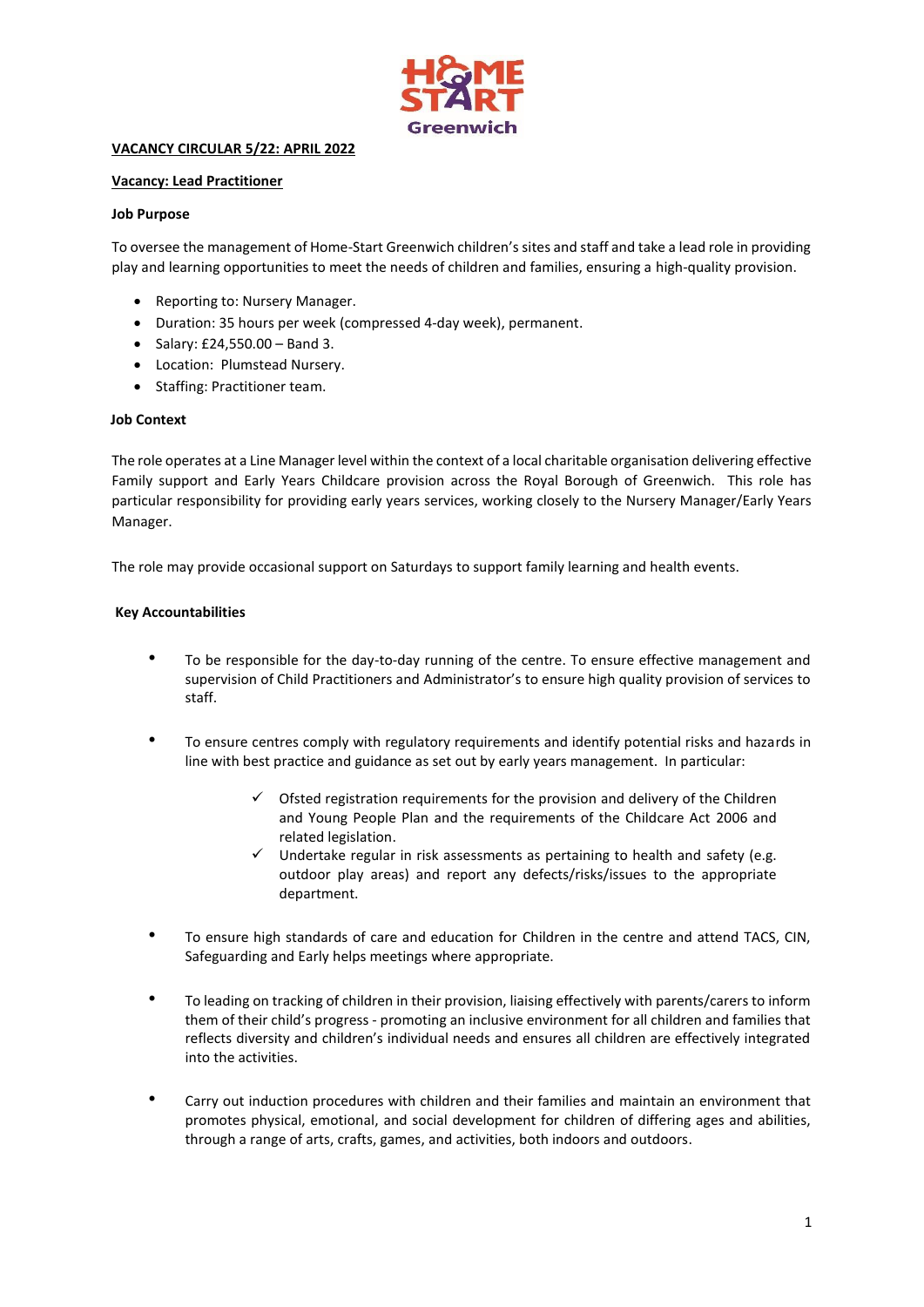

- To assist in developing and maintaining an environment that promotes physical, emotional and social development for children of all ages and abilities, through a range of arts, crafts, games and activities, both indoors and outdoors. Including:
	- $\checkmark$  Setting out and clearing away play materials and equipment to ensure a welcoming. safe environment.
	- $\checkmark$  Ensuring that a high standard of hygiene, safety and cleanliness is maintained at all times including the various toys and equipment used at the session.
- To contribute effectively to the planning and provision of activities in relation to the Early Years Foundation Stage guidance and help children develop positive relationships with adults and peers to enable them to play and learn effectively and increase their self-confidence and realise their potential.
- To participate in in-service and other training programmes as required and maintain personal and professional development in order to meet the changing demands of the post.
- Develop good working relationships with appropriate staff within the service and other external agencies.
- To manage own time and time of all staff in centre effectively and complete all responsibilities of a shift or support session. To carry out occasional weekend and evening work in context of both this specific role and the wider needs of the service to meet the needs of the service.

## **Person Specification**

| <b>ESSENTIAL</b>          |                                                                                                                                                 | <b>DESIRABLE</b> |                 |  |  |
|---------------------------|-------------------------------------------------------------------------------------------------------------------------------------------------|------------------|-----------------|--|--|
| Qualifications/experience |                                                                                                                                                 |                  |                 |  |  |
| $\circ$                   | Paediatric First Aid.                                                                                                                           | O                | SENCO training. |  |  |
| $\circ$                   | NVQ Level 3 in Child Development & Learning or<br>equivalent.                                                                                   |                  |                 |  |  |
| $\circ$                   | Experience of planning and supporting play<br>provision supported by evidence-based approaches<br>outlined in the Early Years Foundation Stage. |                  |                 |  |  |
| $\circ$                   | Knowledge and understanding of safeguarding<br>issues and procedures.                                                                           |                  |                 |  |  |
| $\circ$                   | Understanding of the Ofsted requirements /<br>framework.                                                                                        |                  |                 |  |  |
| Skills/ knowledge         |                                                                                                                                                 |                  |                 |  |  |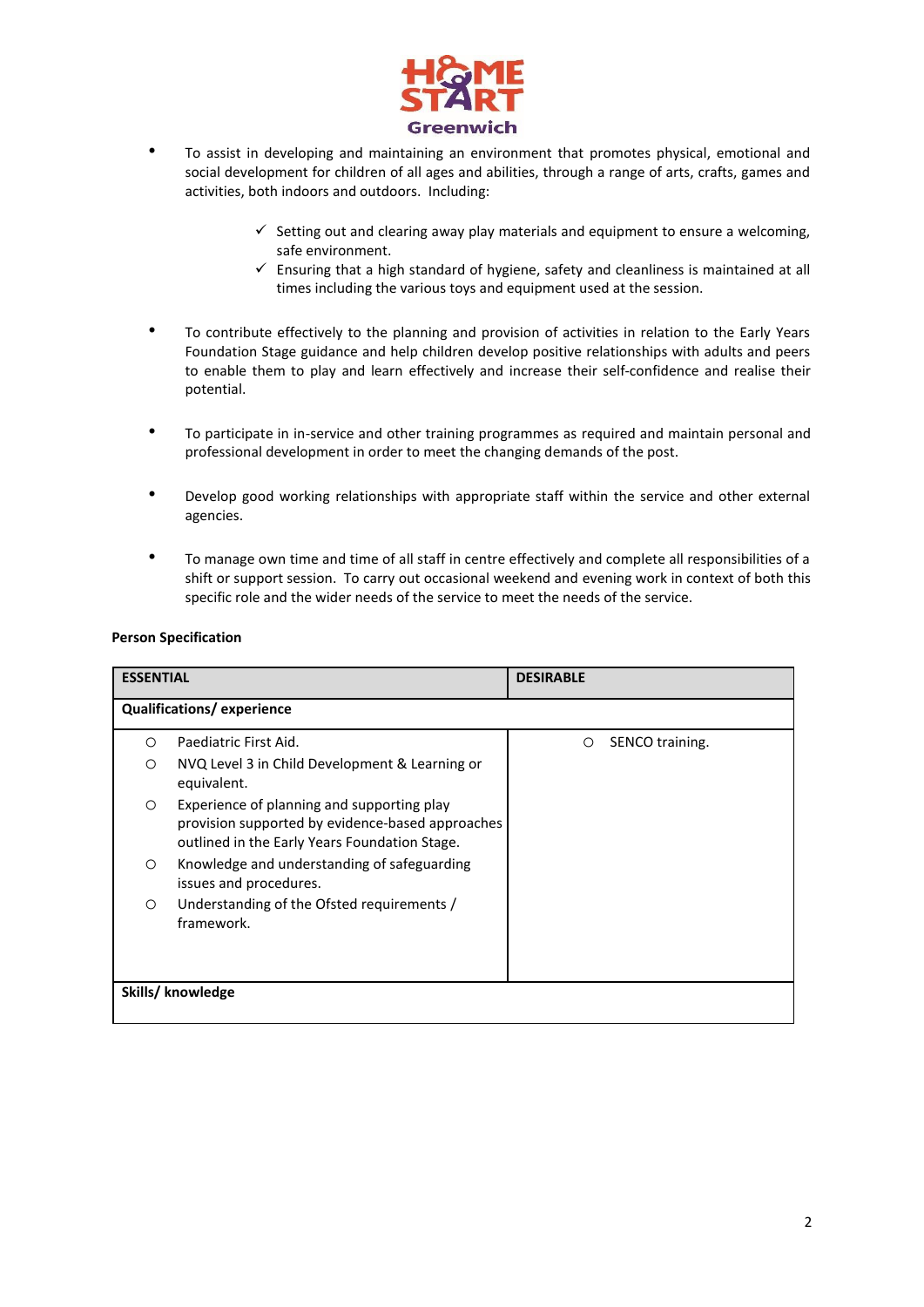

|                           | Greenwich                                            |         |                 |  |  |
|---------------------------|------------------------------------------------------|---------|-----------------|--|--|
| $\circ$                   | Understanding of the Early Years Foundation Stage    | $\circ$ | Line management |  |  |
|                           | curriculum.                                          |         | experience      |  |  |
| $\circ$                   | Understanding of child development.                  |         |                 |  |  |
| $\circ$                   | Post qualifying experience of working with children  |         |                 |  |  |
|                           | under 5 years of age and their families.             |         |                 |  |  |
| $\circ$                   | Knowledge of current relevant regulations,           |         |                 |  |  |
|                           | legislation, guidance, and codes of practice as they |         |                 |  |  |
|                           | effect the operation and delivery of a holistic      |         |                 |  |  |
|                           | support service for very young children and families |         |                 |  |  |
|                           | - in particular Ofsted requirements; Safeguarding    |         |                 |  |  |
|                           | issues and procedures.                               |         |                 |  |  |
| $\circ$                   | Able to independently manage workload, meet set      |         |                 |  |  |
|                           | performance targets, apply good time management      |         |                 |  |  |
|                           | and organisation to work.                            |         |                 |  |  |
| $\circ$                   | Ability to communicate information clearly both      |         |                 |  |  |
|                           | orally and in writing.                               |         |                 |  |  |
| $\circ$                   | Knowledge and understanding of working with          |         |                 |  |  |
|                           | children and families from diverse cultural          |         |                 |  |  |
|                           | backgrounds, provision for disabled children and     |         |                 |  |  |
|                           | those with special needs.                            |         |                 |  |  |
| $\circ$                   | Able to work effectively in partnership with         |         |                 |  |  |
|                           | families, children, the staff team and other         |         |                 |  |  |
|                           | colleagues across agencies.                          |         |                 |  |  |
| $\circ$                   | Good customer service skills and the ability to get  |         |                 |  |  |
|                           | the most out of every contact with users.            |         |                 |  |  |
| $\circ$                   | Understanding of GDPR and importance of              |         |                 |  |  |
|                           | confidentiality.                                     |         |                 |  |  |
|                           |                                                      |         |                 |  |  |
| <b>Personal qualities</b> |                                                      |         |                 |  |  |
|                           |                                                      |         |                 |  |  |
| $\circ$                   | Able to accept and respond to the varying needs of   |         |                 |  |  |
|                           | families in a non-judgemental way.                   |         |                 |  |  |
| $\circ$                   | An enthusiastic and motivated practitioner who can   |         |                 |  |  |
|                           | inspire others.                                      |         |                 |  |  |
|                           |                                                      |         |                 |  |  |
| <b>Other requirements</b> |                                                      |         |                 |  |  |
|                           |                                                      |         |                 |  |  |
| $\circ$                   | Enhanced DBS clearance required for the post.        |         |                 |  |  |
|                           |                                                      |         |                 |  |  |
|                           |                                                      |         |                 |  |  |

# **HOW TO APPLY**

To **apply for this role**, please send a CV and covering letter to: [HR@homestartgreenwich.org.uk](mailto:HR@homestartgreenwich.org.uk) The application deadline is **Friday 6th May 2022.**

Home-Start Greenwich is an equal opportunities employer and champion of Equality, Diversity, and Inclusion. We recruit for the person most suited to the job and welcome applications from candidates of all backgrounds and sectors.

Candidates must have fluent spoken and written English and the right to work in the UK. The role will require an Enhanced DBS clearance and a suitable Disqualification by Association record.